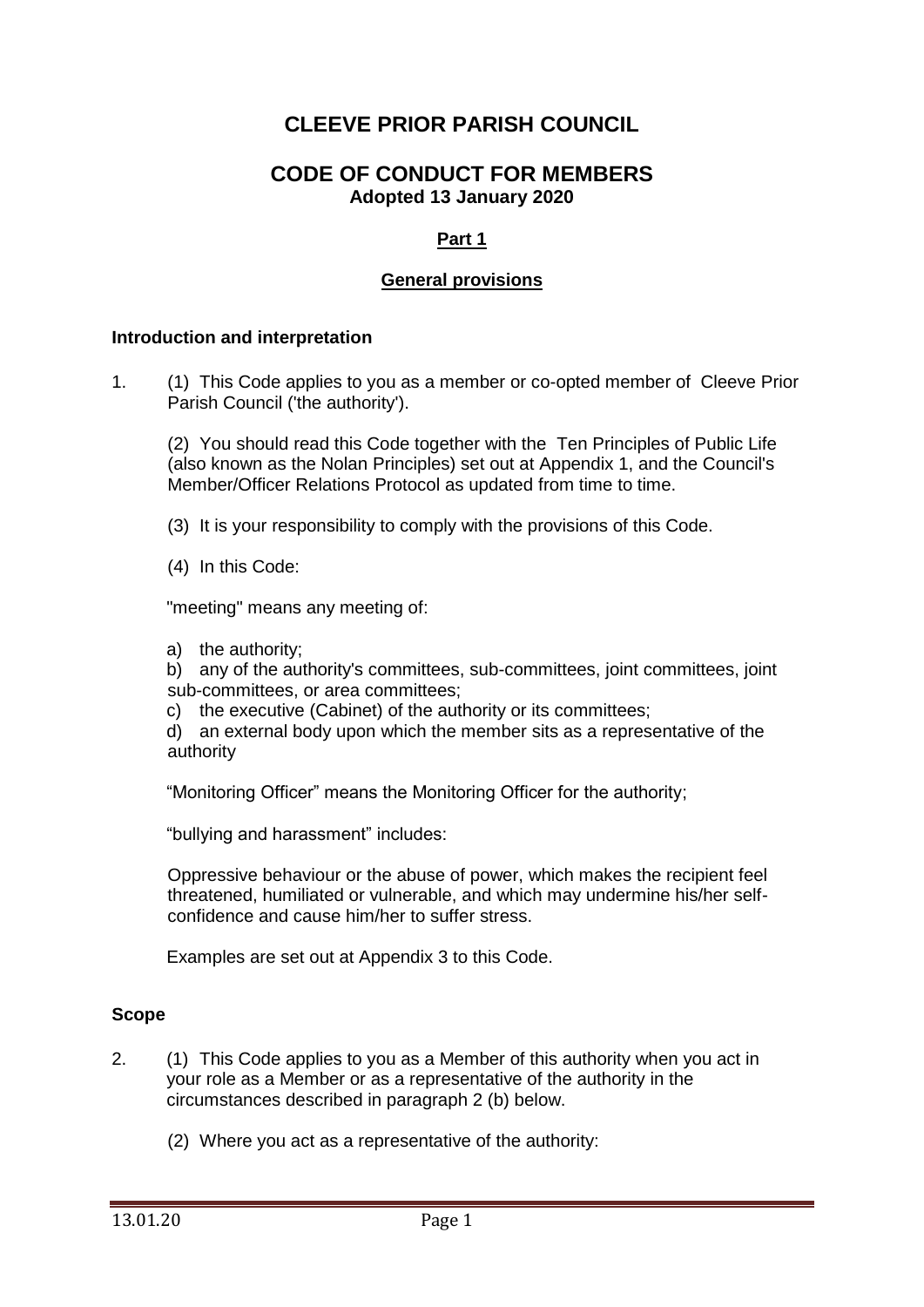a) on another relevant authority, you must, when acting for that other authority, comply with that other authority's code of conduct; or

b) on any other body, you must, when acting for that other body, comply with the authority's code of conduct, except and insofar as it conflicts with any other lawful obligations to which that other body may be subject.

### **General obligations**

- 3. (1) You must treat others with respect in accordance with the Nolan Principles.
	- (2) You must co-operate with any standards investigations
	- (3) You must not:

a) do anything which may cause your authority to breach any of the equality enactments;

- b) bully or harass any person:
- c) intimidate or attempt to intimidate any person who is or is likely to be:
- i. a complainant,
- ii. a witness, or

iii. involved in the administration of any investigation or proceedings in relation to an allegation that a member (including yourself) has failed to comply with the authority's Code of Conduct;

d) do anything which compromises or is likely to compromise the impartiality of those who work for, or on behalf of, the authority.

4. You must not:

a) do anything that is likely to cause your authority to breach Data Protection law;

b) disclose information given to you in confidence by anyone, or information acquired by you which you believe, or ought reasonably to be aware, is of a confidential nature, except where:

- i. you have the consent of a person authorised to give it;
- ii. you are required by law to do so;

iii. the disclosure is made to a third party for the purpose of obtaining professional advice provided that the third party agrees not to disclose the information to any other person; or

iv. the disclosure is:

(aa) reasonable and in the public interest; and (bb) made in good faith and in compliance with the reasonable requirements of the authority; or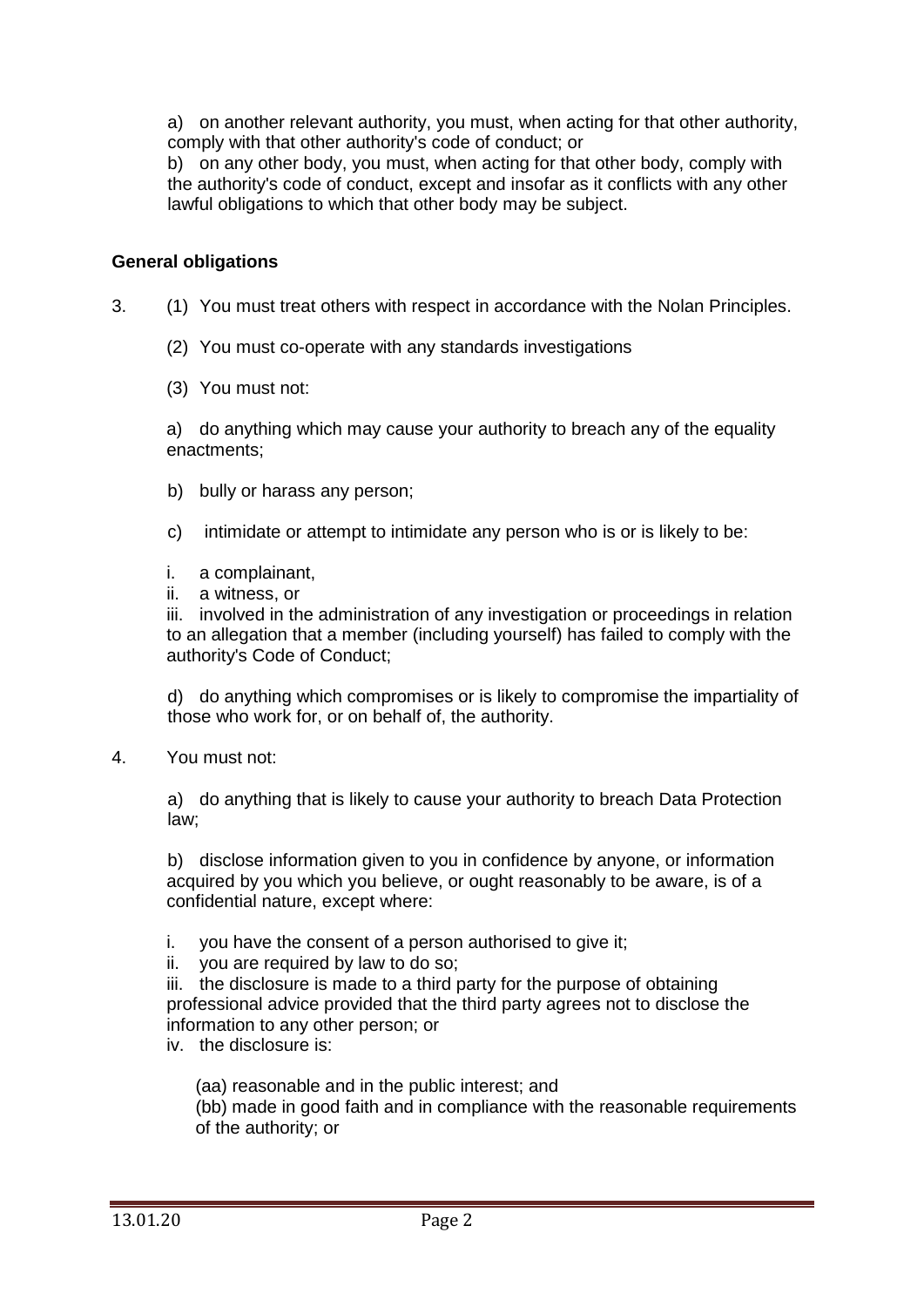c) prevent another person from gaining access to information to which that person is entitled by law.

- 5. You must not conduct yourself in a manner which could reasonably be regarded as bringing your office or authority into disrepute.
- 6. You:

a) must not use or attempt to use your position as a Member improperly to confer on or secure for yourself or any other person, an advantage or disadvantage; and

b) must, when using or authorising the use by others of the resources of, or under the control of, the authority:

i. act in accordance with the authority's reasonable requirements including in relation to the use of authority stationery and official logos and branding; ii. ensure that such resources are not used improperly for political purposes (including party political purposes); and

- c) must have regard to any applicable Local Authority Code of Publicity.
- 7. You must:

a) when reaching decisions on any matter have regard to any relevant advice provided to you by the authority's officers and in particular by the authority's Monitoring Officer and Section 151 Officer; and

b) give reasons for all decisions in accordance with any statutory requirements and any reasonable additional requirements imposed by the authority.

8. You must not place yourself under any financial or other obligation to outside individuals or organisations that might seek to influence you in the performance of your official duties and must comply with the authority's guidance on gifts and hospitality (attached at Appendix 4).

# **Part 2**

#### **Interests**

#### **Disclosable Pecuniary Interests ("DPI")**

9. (1) You will have a Disclosable Pecuniary Interest ("DPI") under this Code if:-

a) such interest meets the definition prescribed by the DPI Regulations as amended from time to time and set out in Appendix 2 to this Code; and

- b) it is either an interest of yourself or it is an interest of :-
- i. your spouse or civil partner;
- ii. a person with whom you are living as husband and wife: or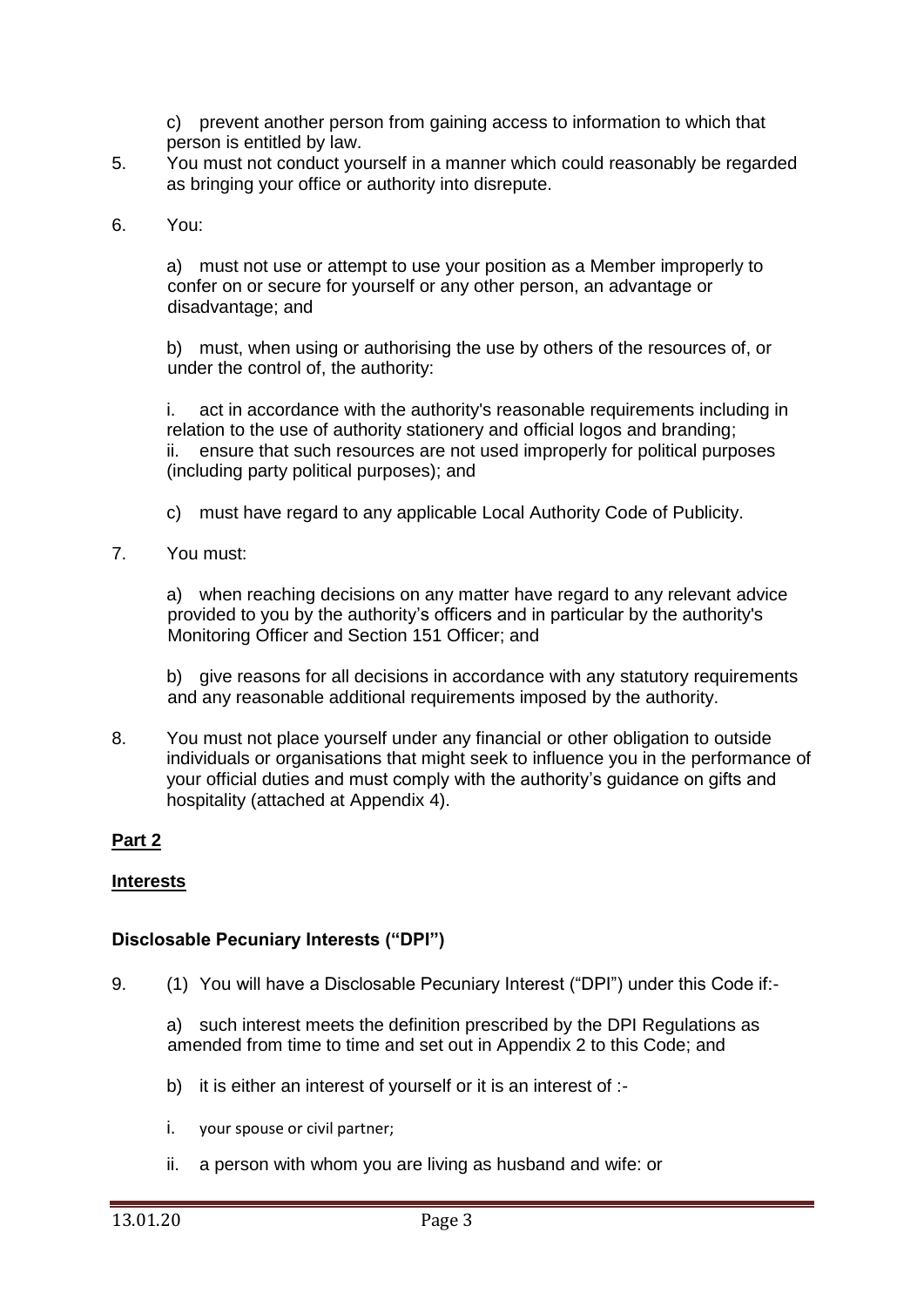iii. a person with whom you are living as if you were civil partners;

and you are aware that the other person has the interest.

### **Registration of DPIs**

10. (1) You must within 28 days of becoming a Member of the authority or being reelected notify the Monitoring Officer in writing of any DPI which you hold at the time notification is given.

(2) You must within 28 days of becoming aware of any new DPI, or changes to existing DPIs, notify the Monitoring Officer in writing.

### **Other Disclosable Interests**

- 11. (1) You will have a Disclosable Interest in any matter if you are aware that you or a member of your family or person or organisation with whom you are associated have:
	- a) a pecuniary interest in the matter under discussion which is not de minimis;
	- or
	- b) a close connection with the matter under discussion.

(2) If you are a member of another local authority, or public body, or you have been appointed as the authority's representative on an outside body, you do not have a Disclosable Interest unless a member of the public knowing the circumstances would reasonably regard membership of the body concerned as being likely to prejudice your judgment of what is in the public interest.

#### **Disclosure of Interests**

12. (1) Formal Meetings

### **Disclosable Pecuniary Interest (DPI)**

If you are present at a meeting and you have a DPI then you must:

a) disclose the nature and existence of the interest;

b) leave the meeting (including the meeting room and public gallery) and take no part in the discussion; and

c) if the interest has not already been recorded notify the Monitoring Officer of the interest within 28 days beginning with the date of the meeting.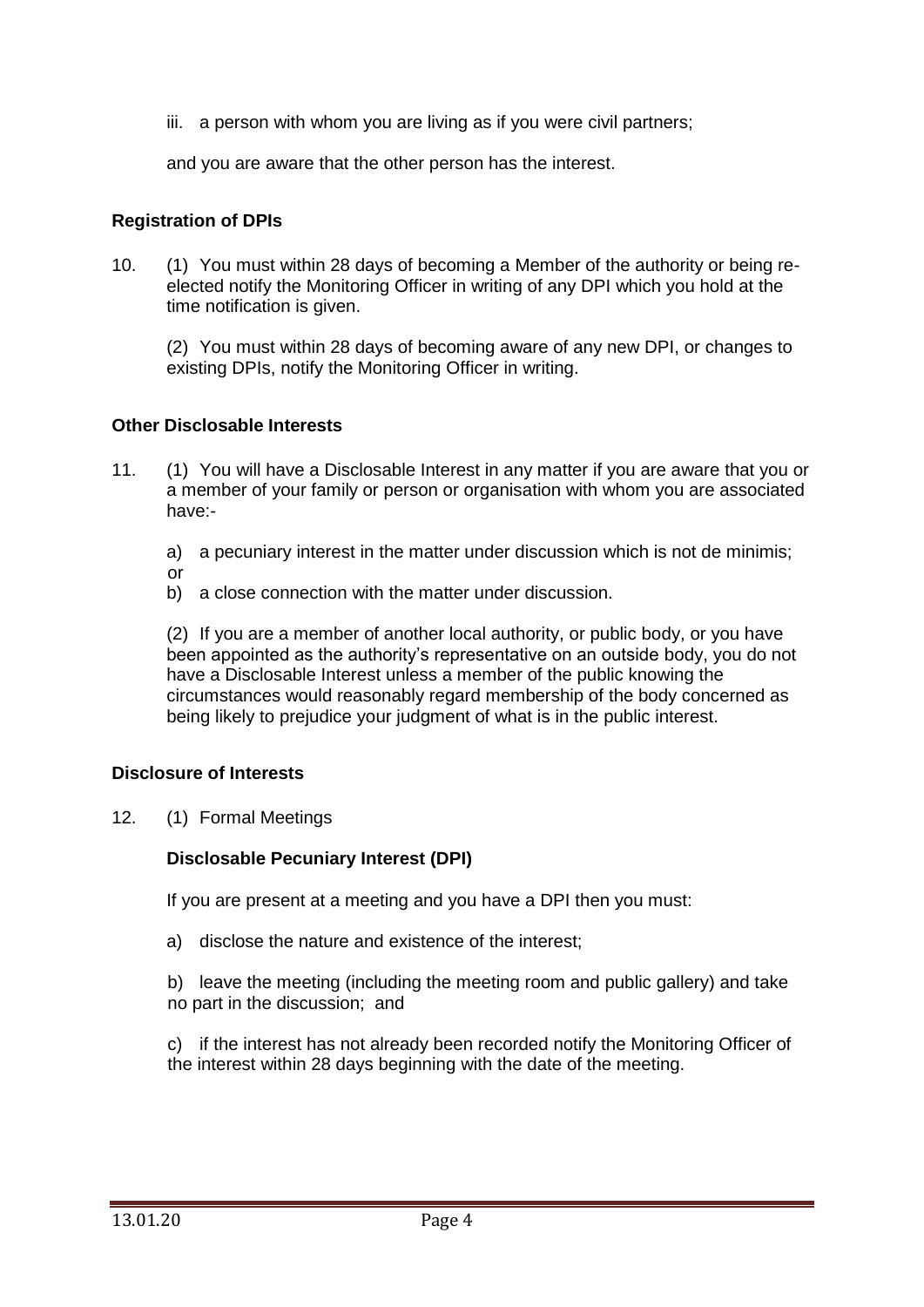### **Other Disclosable Interests**

If you are present at a meeting and you have an Other Disclosable Interest, then you must:

disclose the nature and existence of the interest; and

a) if the interest:

i. affects your pecuniary interests or relates to the determination of a planning or regulatory matter; and

ii is one which a member of the public knowing the circumstances would reasonably regard as being likely to prejudice your judgment of what is in the public interest

then you must leave the meeting (including the meeting room and public gallery) and take no part in the discussion.

# (2) **Informal meetings and correspondence**

### **Disclosable Pecuniary Interest (DPI)**

If you have a DPI in the matter you must not participate in informal meetings, briefings or site visits and must disclose the DPI in any correspondence with the Council.

Other Disclosable Interest (ODI)

If you have an ODI in the matter, then you must disclose the existence and nature of that interest at informal meetings, briefings or site visits and must disclose the ODI in any correspondence with the authority.

If the ODI is such that you would be required to leave a formal meeting as above, then you must not participate in the informal meeting.

### (3) **Single Member Decisions**

Disclosable Pecuniary Interest (ODI)

If when participating in single member decision making you have a DPI in the matter being decided then you must take no steps in relation to the decision other than asking for the matter to be decided in some other manner.

Other Disclosable Interest (ODI)

If you have an ODI in the matter being decided, then you must disclose the existence and nature and record it on the record of decision.

If the ODI is such that you would be required to leave a formal meeting as set out above, then you must take no steps in relation to the decision other than asking for the matter to be decided in some other manner.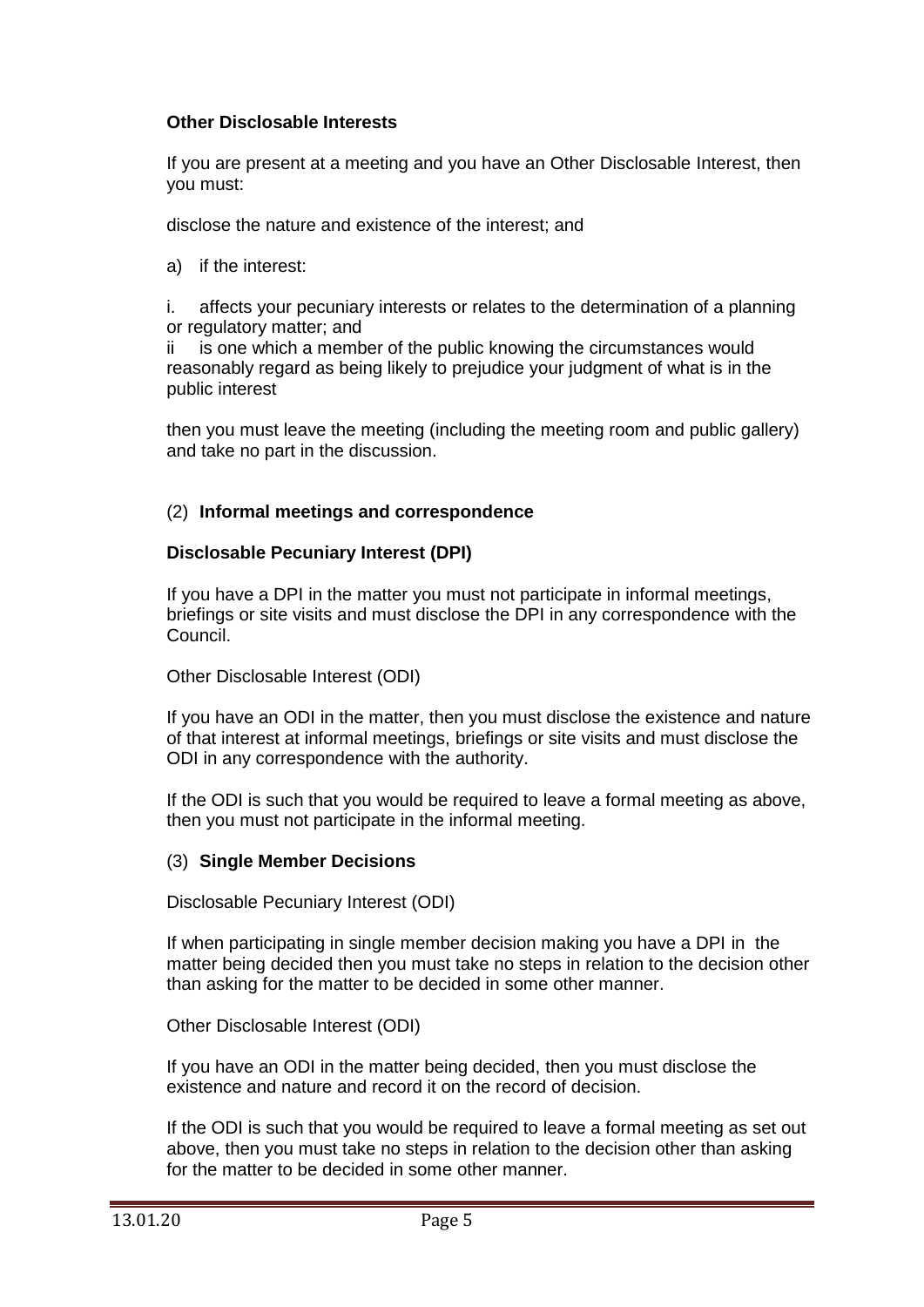### (4) **Dispensations**

You may take part in the discussion of and vote on a matter in which you have been granted a dispensation.

#### Sensitive information

13. (1) An interest will be a sensitive interest if the 2 following conditions apply:

a) that you have an interest (whether or not a DPI); and

b) the nature of the interest is such that you and the Monitoring Officer consider that disclosure of the details of the interest could lead to you or a person connected to you being subject to violence or intimidation.

(2) Where it is decided that an interest is a "sensitive interest" it will be excluded from published versions of the register. The Monitoring Officer may state on the register that the member has an interest the details of which are excluded under this section.

(3) Where the sensitive interest is a DPI the usual rules relating to disclosure will apply save that the member will only be required to disclose that they hold a DPI in the matter concerned.

#### APPENDIX 1

The Ten Principles of Public Life

### APPENDIX 2

The Localism Act Definition of Disclosable Pecuniary Interests Regulations

#### APPENDIX 3 (NEW)

Examples of bullying and harassment

#### APPENDIX 4 (NEW)

Gifts and Hospitality

**Appendix 1**

# **MEMBERS CODE OF CONDUCT**

### **THE TEN GENERAL PRINCIPLES OF PUBLIC LIFE**

**Selflessness** – Members should serve only the public interest and should never improperly confer an advantage or disadvantage on any person.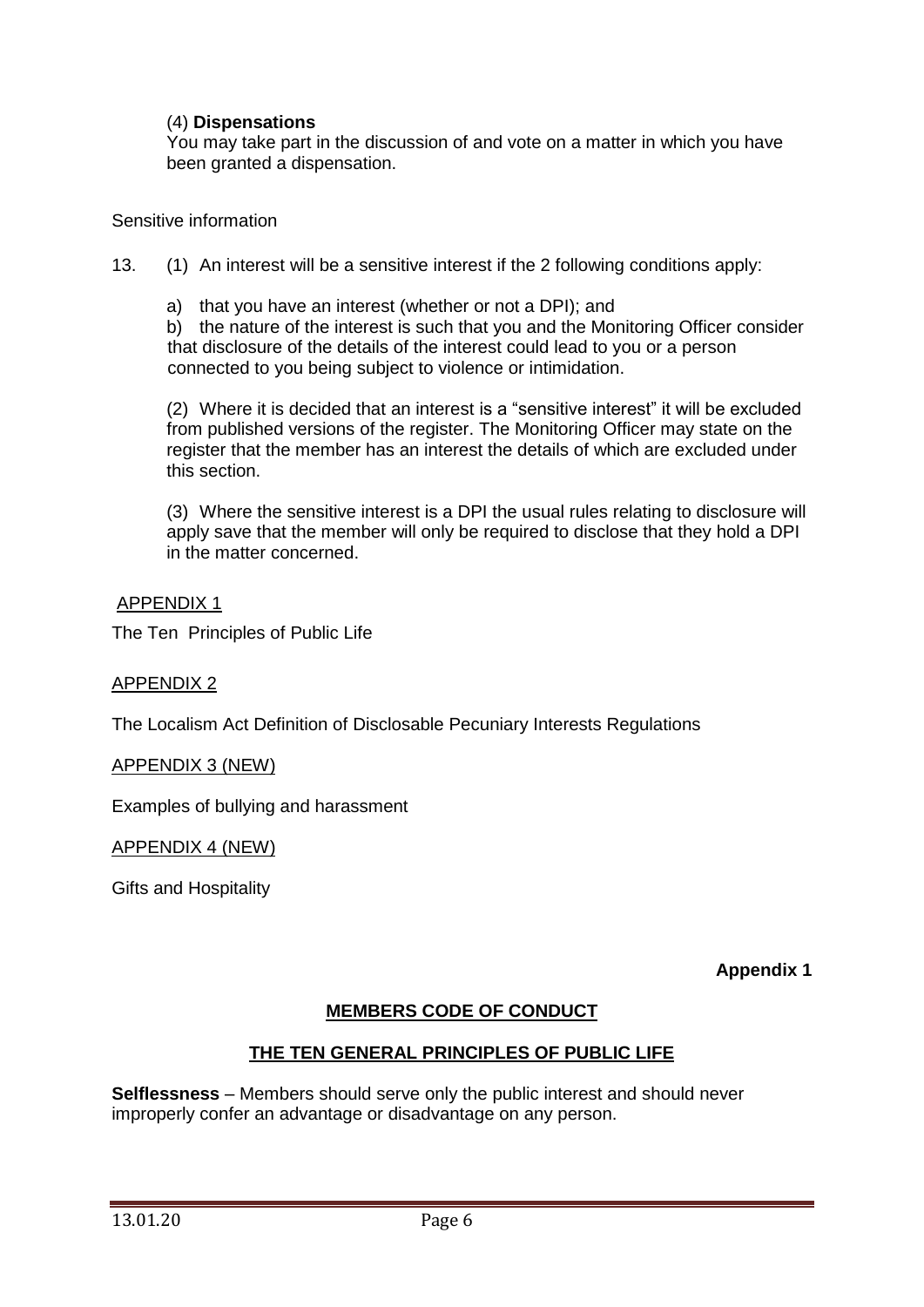**Honesty and Integrity** – Members should not place themselves in situations where their honesty and integrity may be questioned, should not behave improperly, and should on all occasions avoid the appearance of such behaviour.

**Objectivity** – Members should make decisions on merit, including when making appointments, awarding contracts, or recommending individuals for rewards or benefits.

**Accountability** – Members should be accountable to the public for their actions and the manner in which they carry out their responsibilities and should co-operate fully and honestly with any scrutiny appropriate to their particular office.

**Openness** – Members should be as open as possible about their actions and those of their authority and should be prepared to give reasons for those actions.

**Personal judgement** – Members may take account of the views of others, including their political groups, but should reach their own conclusions on the issues before them and act in accordance with those conclusions.

**Respect for others** – Members should promote equality by not discriminating unlawfully against any person, and by treating people with respect, regardless of their race, age, religion, gender, sexual orientation or disability. They should respect the impartiality and integrity of the authority's statutory officers and its other employees.

**Duty to uphold the Law** – Members should uphold the law and, on all occasions, act in accordance with the trust that the public is entitled to place in them.

**Stewardship** – Members should do whatever they are able to do to ensure that their authorities use their resources prudently and in accordance with the law.

**Leadership** – Members should promote and support these principles by leadership, and by example, and should act in a way that secures or preserves public confidence.

**Appendix 2**

# S T A T U T O R Y I N S T R U M E N T S

# 2012 No. 1464 **LOCAL GOVERNMENT, ENGLAND**

The Relevant Authorities (Disclosable Pecuniary Interests) Regulations 2012

| Made                   | 6th June 2012        |
|------------------------|----------------------|
| Laid before Parliament | 8th June 2012        |
| Coming into force -    | <i>Ist July 2012</i> |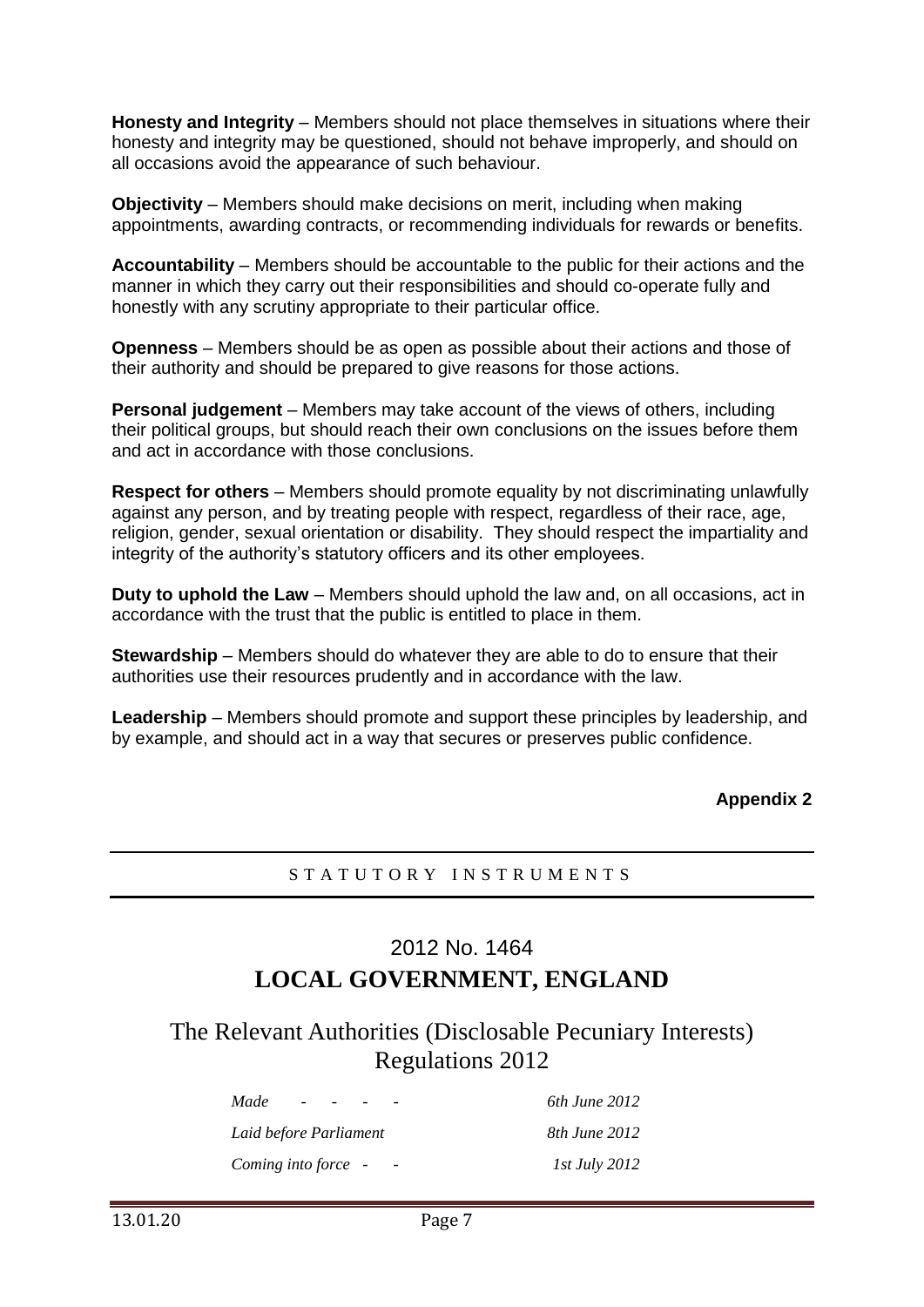The Secretary of State, in exercise of the powers conferred by sections 30(3) and 235(2) of the Localism Act  $2011(a)$ , makes the following Regulations.

#### **Citation, commencement and interpretation**

—(1) These Regulations may be cited as the Relevant Authorities (Disclosable Pecuniary Interests) Regulations 2012 and shall come into force on 1st July 2012.

In these regulations—

"the Act" means the Localism Act 2011;

"body in which the relevant person has a beneficial interest" means a firm in which the relevant person is a partner or a body corporate of which the relevant person is a director, or in the securities of which the relevant person has a beneficial interest;

"director" includes a member of the committee of management of an industrial and provident society;

"land" excludes an easement, servitude, interest or right in or over land which does not carry with it a right for the relevant person (alone or jointly with another) to occupy the land or to receive income;

"M" means a member of a relevant authority;

"member" includes a co-opted member;

"relevant authority" means the authority of which M is a member;

"relevant period" means the period of 12 months ending with the day on which M gives a notification for the purposes of section  $30(1)$  or section  $31(7)$ , as the case may be, of the Act;

"relevant person" means M or any other person referred to in section  $30(3)(b)$  of the Act;

"securities" means shares, debentures, debenture stock, loan stock, bonds, units of a collective investment scheme within the meaning of the Financial Services and Markets Act 2000(**b**) and other securities of any description, other than money deposited with a building society.

#### **Specified pecuniary interests**

The pecuniary interests which are specified for the purposes of Chapter 7 of Part 1 of the Act are the interests specified in the second column of the Schedule to these Regulations.

Signed by authority of the Secretary of State for Communities and Local Government

*Grant Shapps* Minister of State 6th June 2012 Department for Communities and Local Government

SCHEDULE Regulation 2

| Subject                                              | Prescribed description                                                                                                                                                                                                                                                                                                            |
|------------------------------------------------------|-----------------------------------------------------------------------------------------------------------------------------------------------------------------------------------------------------------------------------------------------------------------------------------------------------------------------------------|
| Employment, office, trade, profession or<br>vacation | Any employment, office, trade, profession or<br>vocation carried on for profit or gain.                                                                                                                                                                                                                                           |
| Sponsorship                                          | Any payment or provision of any other<br>financial benefit (other than from the relevant<br>authority) made or provided within the relevant<br>period in respect of any expenses incurred by M<br>in carrying out duties as a member, or towards<br>the election expenses of M.<br>This includes any payment or financial benefit |
| 2011 c.20.<br>(a)<br>2000c.8<br>(b)                  |                                                                                                                                                                                                                                                                                                                                   |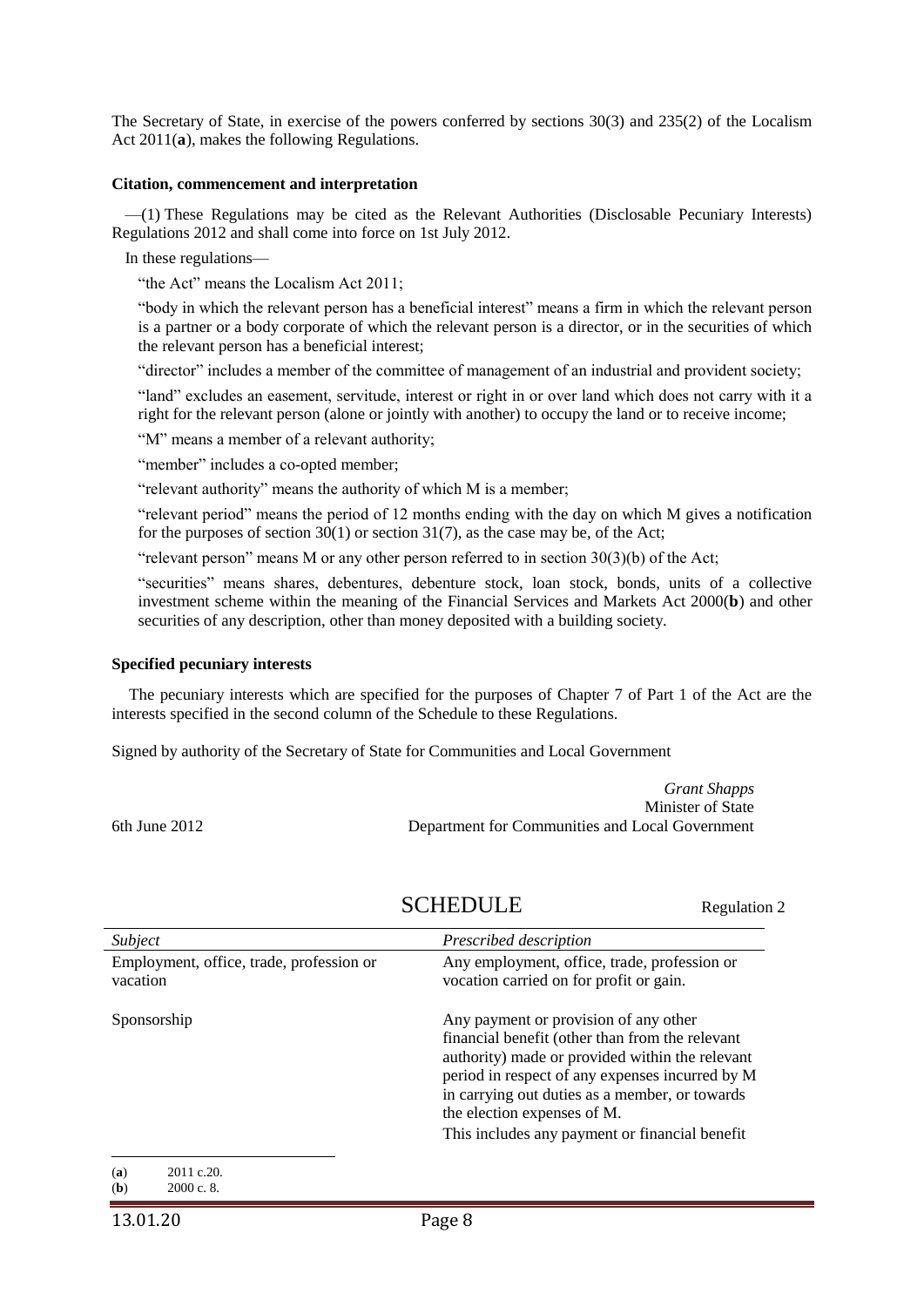|                     | from a trade union within the meaning of the<br><b>Trade Union and Labour Relations</b><br>(Consolidation) Act $1992(a)$ .                                                                                                                                                                             |
|---------------------|--------------------------------------------------------------------------------------------------------------------------------------------------------------------------------------------------------------------------------------------------------------------------------------------------------|
| Contracts           | Any contract which is made between the<br>relevant person (or a body in which the relevant<br>person has a beneficial interest) and the<br>relevant authority-<br>(a) under which goods or services are to be<br>provided or works are to be executed; and<br>(b) which has not been fully discharged. |
| Land                | Any beneficial interest in land which is within<br>the area of the relevant authority.                                                                                                                                                                                                                 |
| Licences            | Any licence (alone or jointly with others) to<br>occupy land in the area of the relevant authority<br>for a month or longer.                                                                                                                                                                           |
| Corporate tenancies | Any tenancy where (to M's knowledge)—<br>(a) the landlord is the relevant authority; and<br>(b) the tenant is a body in which the relevant<br>person has a beneficial interest.                                                                                                                        |
| Securities          | Any beneficial interest in securities of a body<br>where-<br>(a) that body (to M's knowledge) has a place of<br>business or land in the area of the relevant<br>authority; and<br>$(b)$ either—                                                                                                        |
|                     | (i) the total nominal value of the securities<br>exceeds £25,000 or one hundredth of the total<br>issued share capital of that body; or                                                                                                                                                                |
|                     | (ii) if the share capital of that body is of more<br>than one class, the total nominal value of the<br>shares of any one class in which the relevant<br>person has a beneficial interest exceeds one<br>hundredth of the total issued share capital of<br>that class.                                  |

# EXPLANATORY NOTE

*(This note is not part of the Regulations)*

Section 30 of the Localism Act 2011 provides that a member or co-opted member of a relevant authority as defined in section 27(6) of the Localism Act 2011, on taking office and in the circumstances set out in section 31, must notify the authority's monitoring officer of any disclosable pecuniary interest which that person has at the time of notification. These Regulations specify what is a pecuniary interest. Section 30(3) of the Act sets out the circumstances in which such an interest is a disclosable interest.

A full impact assessment has not been produced for these Regulations as no impact on the private or voluntary sectors is foreseen.

**<sup>.</sup>** (**a**) 1992 c. 52.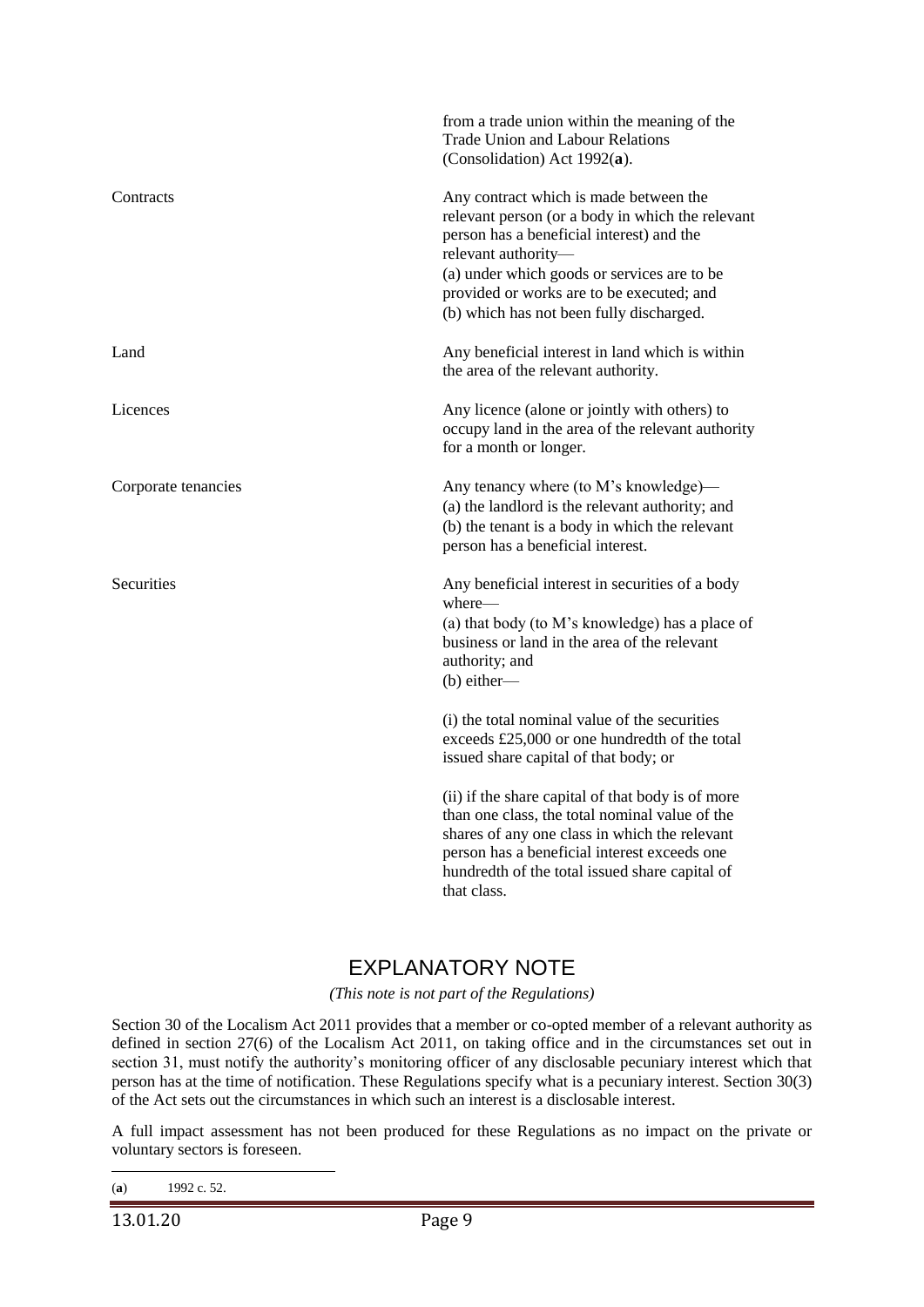# **EXAMPLES OF BULLYING AND HARASSMENT**

Bullying and harassment may include:

- physical contact ranging from touching to assault
- verbal and written comments through jokes, offensive language, personal comments about appearance, size, clothing etc
- innuendo, gossip and letters etc.
- malicious rumours and allegations, including fabricating complaints from clients and other members of staff.
- open aggression, threats, shouting, abuse and obscenities, persistent negative attacks.
- constant humiliation, criticism and ridicule, belittling efforts and undervaluing contribution
- trolling behaviour.

Harassment is unwanted conduct on the grounds of any protected characteristic as defined by the Equality Act 2010, political or Trade Union affiliation, or take the form of victimisation, that:

- has the purpose of violating a person's dignity or creating an intimidating, hostile, degrading, humiliating or offensive environment for that person; or
- is reasonably considered by that person to have the effect of violating his/her dignity or of creating an intimidating, hostile, degrading, humiliating or offensive environment for him/her, even if this effect was not intended by the person responsible for the conduct.

This is not exhaustive.

### **Appendix 4**

# **GIFTS AND HOSPITALITY**

- 1. Minor gifts and hospitality are sometimes part of the normal courtesies of life: a resident may offer a modest gift as a token of appreciation and sometimes simple items such as diaries and pens are distributed as advertising matter. In dealing with a matter in your ward you may be offered a cup of tea or light refreshments.
- 2. As a guideline, any gift or hospitality with a value of **£15 or** more is highly unlikely to be viewed as a 'token'. You must consider whether it is appropriate to accept even token gifts, especially where you are dealing with regulatory or procurement matters when it would usually be inappropriate to receive any gift from involved parties. In case of doubt you should consult the Monitoring Officer.
- 3. Offers of hospitality, even if seemingly minor in nature, must be treated with particular caution as they can leave individuals and the Council open to